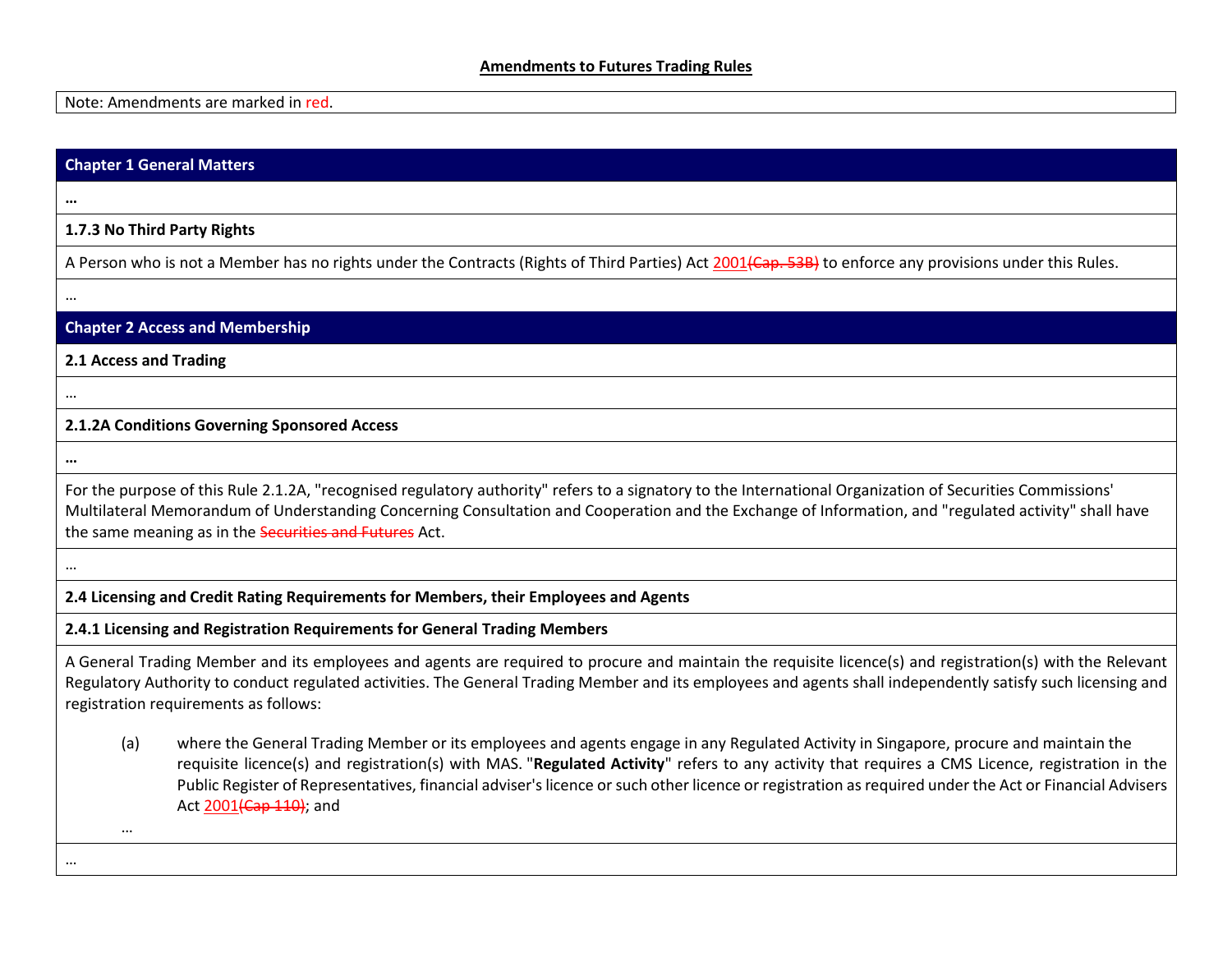| 2.14 Change of Control of Members                                                                                                                                                                                                                                                                                                                                                                                                                                                                                      |  |  |
|------------------------------------------------------------------------------------------------------------------------------------------------------------------------------------------------------------------------------------------------------------------------------------------------------------------------------------------------------------------------------------------------------------------------------------------------------------------------------------------------------------------------|--|--|
| 2.14.1 Notification to Exchange                                                                                                                                                                                                                                                                                                                                                                                                                                                                                        |  |  |
| Unless otherwise provided in this Rules, a corporate Member shall notify, or, where practicable, pre-notify, the Exchange in writing of any Change of Control.<br>"Change of Control" refers to:                                                                                                                                                                                                                                                                                                                       |  |  |
| $\cdots$<br>(f)<br>any alteration to the memorandum and articles of association or constitutive documents of the Member, notice of which should be given at<br>least seven (7) days prior to alterations being effected, except in the case of a Bank Trading Member, notification shall be furnished to the<br>Exchange within such time that the Bank Trading Member is required to notify MAS of such alteration under the Banking Act 1970, or any other<br>regulation or directive issued thereunder;<br>$\cdots$ |  |  |
|                                                                                                                                                                                                                                                                                                                                                                                                                                                                                                                        |  |  |
| 2.15 Resignation, Suspension and Termination of Members                                                                                                                                                                                                                                                                                                                                                                                                                                                                |  |  |
| $\cdots$                                                                                                                                                                                                                                                                                                                                                                                                                                                                                                               |  |  |
| 2.15.3 Termination of Membership                                                                                                                                                                                                                                                                                                                                                                                                                                                                                       |  |  |
| The Exchange shall have the power to terminate any Membership upon the occurrence of any of the following events:                                                                                                                                                                                                                                                                                                                                                                                                      |  |  |
| in the case of a Bank Trading Member, revocation of its licence under the Banking Act 1970 or removal of its exemption from holding a CMS<br>(d)<br>licence under the Act.                                                                                                                                                                                                                                                                                                                                             |  |  |
|                                                                                                                                                                                                                                                                                                                                                                                                                                                                                                                        |  |  |
| <b>Chapter 3 Conduct of Members, Approved Traders and Representatives</b>                                                                                                                                                                                                                                                                                                                                                                                                                                              |  |  |
|                                                                                                                                                                                                                                                                                                                                                                                                                                                                                                                        |  |  |
| 3.3.3 Risk Disclosure Statement                                                                                                                                                                                                                                                                                                                                                                                                                                                                                        |  |  |
| $\ddotsc$                                                                                                                                                                                                                                                                                                                                                                                                                                                                                                              |  |  |
| The written acknowledgement shall:<br>(b)                                                                                                                                                                                                                                                                                                                                                                                                                                                                              |  |  |
| in the case of a General Trading Member that holds a licence to engage in a Regulated Activity, contain such requirements as contemplated<br>(i)<br>under the Act;                                                                                                                                                                                                                                                                                                                                                     |  |  |

 $\Box$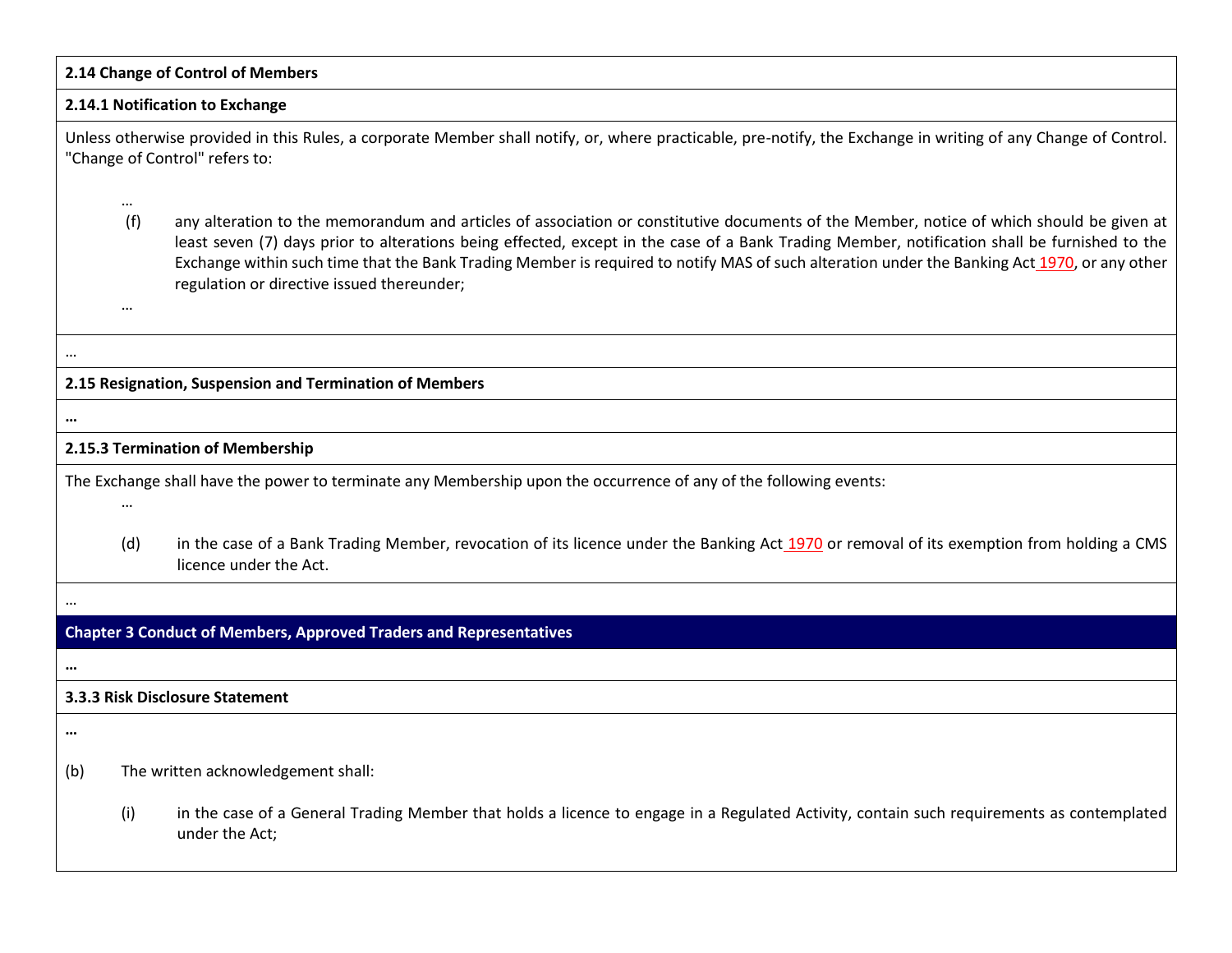- (ii) in the case of a General Trading Member that holds a licence specified in Rule 2.4.1(b), contain such requirements as may be prescribed by the Relevant Regulatory Authority. The General Trading Member shall immediately notify the Exchange on any changes to such requirements. Notwithstanding the foregoing, the Exchange shall have the discretion to prescribe additional requirements;
- (iii) in the case of a Bank Trading Member, contain such requirements as contemplated under the Act and include an acknowledgement by the Customer that the Investor Compensation Scheme contemplated under Part X111 of the Act does not apply in relation to the Bank Trading Member; and
- (iv) in each case, contain such information as may be prescribed by the Exchange from time to time.

### **3.3.12 Customer Margins**

Margins payable by a Clearing Member to the Clearing House shall be governed by the Clearing Rules. For margins applicable to Customers, margin calls and related matters, the following requirements apply:

…

**…**

**…**

- (ba) a General Trading Member that holds a licence to engage in a Regulated Activity and a Bank Trading Member shall not accept the following forms of margins under this Rule:
	- (i) bank guarantees or letters of credit issued by a Customer, or a Customer's Related Corporation, which is a bank, for trades incurred in that Customer Account;
	- (ii) bank guarantees and letters of credit other than those issued by a bank that holds a valid licence and operates in Singapore under the Banking Act 1970(Cap. 19); and
	- (iii) currency and financial instruments denominated in currencies which are subject to exchange controls such that they are illegal tender outside the currency's home country, or are restricted by any form of capital controls;

# **3.3.23 Record Keeping**

…

…

A Member shall ensure that data and records are:

(a) made and kept in a way that is easily retrievable by authorised personnel;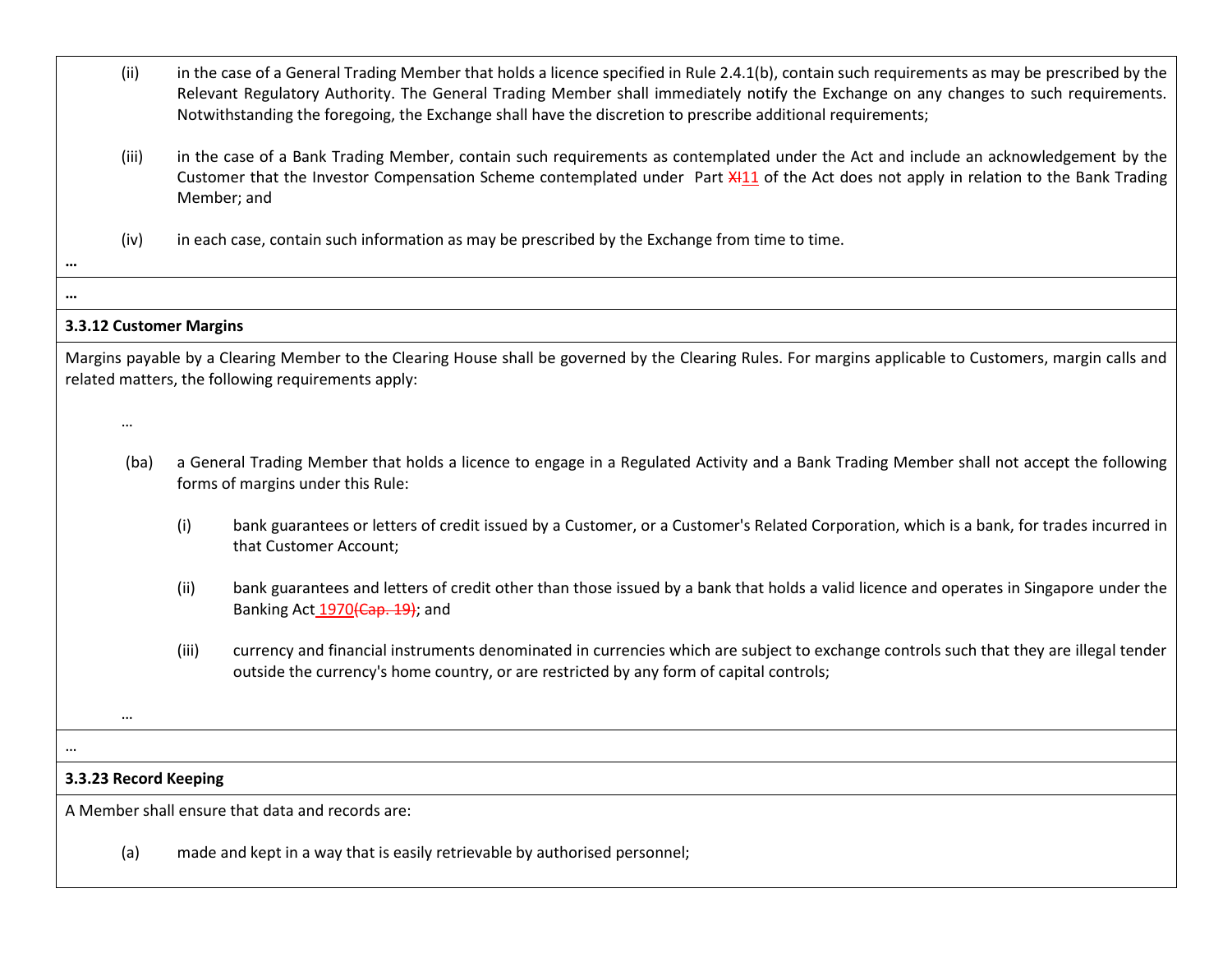- (b) kept for at least the minimum period required by the Securities and Futures Act, Securities and Futures Regulations, and, in the case of a General Trading Member that holds a licence specified in Rule 2.4.1(b), any other relevant applicable laws and regulatory requirements relating to the regulation of markets and licenced entities; and
- (c) made available to the Exchange in a timely manner when requested.

### **3.3.23A Register of Securities**

The following requirements apply in relation to the maintenance of a register of securities for Members, Registered Representatives and Approved Traders executing Agency Trades, except for General Trading Members that holds a licence specified in Rule 2.4.1(b) and their Registered Representatives and Approved Traders, that deal in Contracts that are classified as securities under the Act:

- (a) a Member, its Registered Representatives and Approved Traders executing Agency Trades shall maintain a register of securities in accordance with the **SFAAct**:
- (b) If asked by the Exchange, a Member, its Registered Representatives and Approved Traders executing Agency Trades shall produce the register for inspection; and
- (c) a Member, its Registered Representatives and Approved Traders executing Agency Trades shall permit the Exchange to take extracts of the register.

# **Chapter 5 Physical Delivery**

# **5.1 Title Documents and Physical Delivery Procedures**

# **5.1.6 Passing of Property and Risk**

Property and risk in relation to an underlying Commodity under any deliverable Futures Contract shall pass in accordance with the provisions in the relevant Contract Specifications and, if not so dealt with, the provisions of the Sale of Goods Act 1979(Cap. 393). For the avoidance of doubt, at no time shall property or risk in any underlying Commodity pass to the Exchange.

…

…

# **Chapter 8 Definitions and Interpretation**

### **8.1 Definitions**

| $\cdots$ |                                                                                                                               |
|----------|-------------------------------------------------------------------------------------------------------------------------------|
|          |                                                                                                                               |
| Act      | Refers to the Securities and Futures Act 2001 <del>(Cap.289)</del> , or any statutory modification, amendment or re-enactment |
|          | thereof for the time being in force, or any statute that may replace it, and unless the context otherwise requires,           |
|          | includes any subsidiary legislation or regulations made and accompanying regulations issued-pursuant thereto;                 |